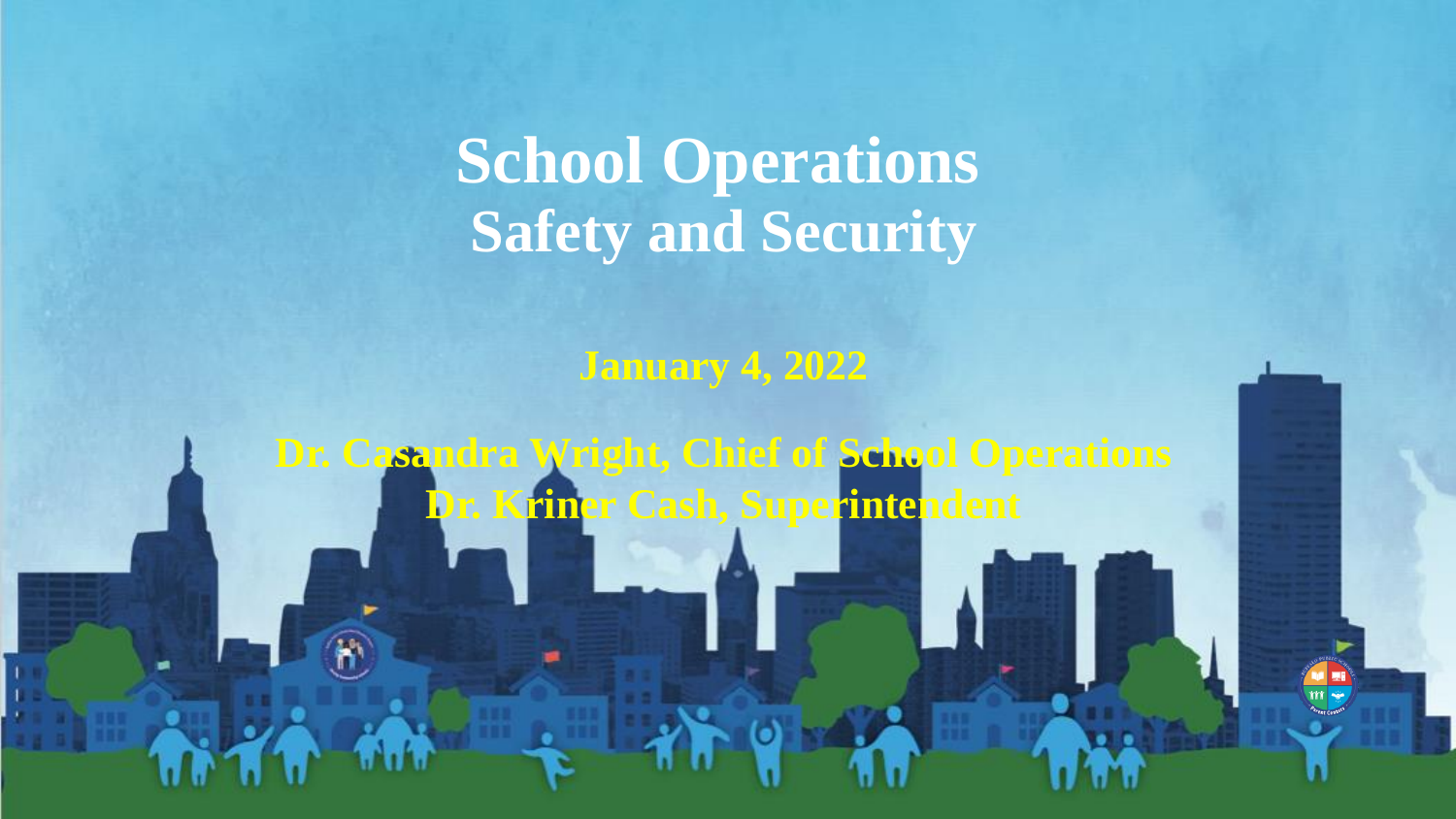

# **The Education Bargain with Students and Parents**

An equal and high-quality education is every child's civil right; and, as educators, we must deliver on this essential democratic principle. The Education Bargain is simple: The District will quarantee pathways to opportunity that will lead to achievement and success in exchange for hard work, commitment, and collaboration of our students and parents.

#### IT IS THE PARENT'S RESPONSIBILITY TO:

- · Place a high premium on education
- . Make sure your child goes to school and to all classes every day
- Make sure your child does his in-school work to the best of his ability and puts in additional study time (up to two hours each day) outside of school hours
- · Make sure you and your child show respect for teachers and for staff

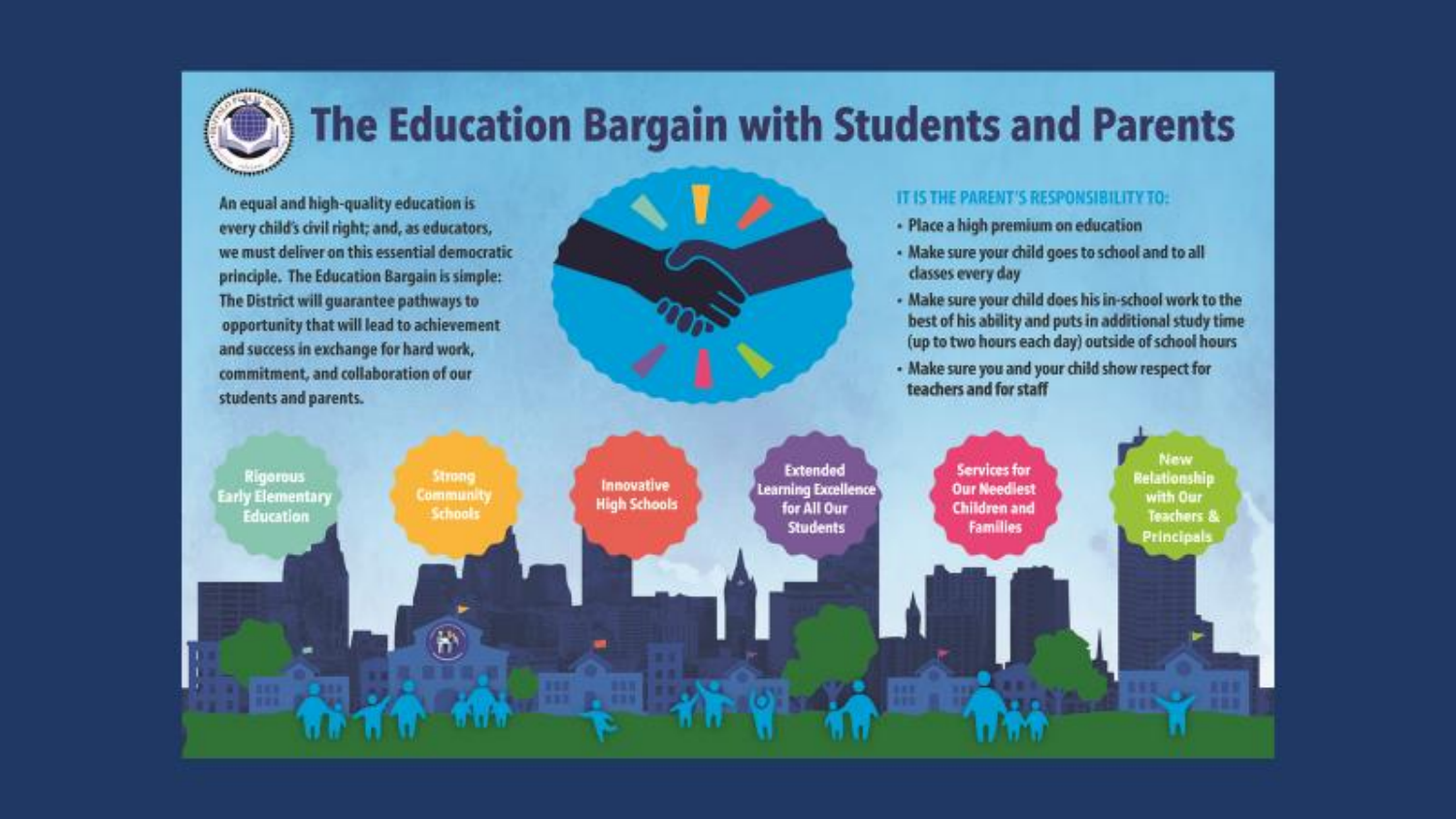# **Discussion for Today**

**Emergency Response to Critical Situations Document** • Safety Protocols Quick Reference Guide

### **School Operations**

• A Wholistic Proactive Approach to School Operations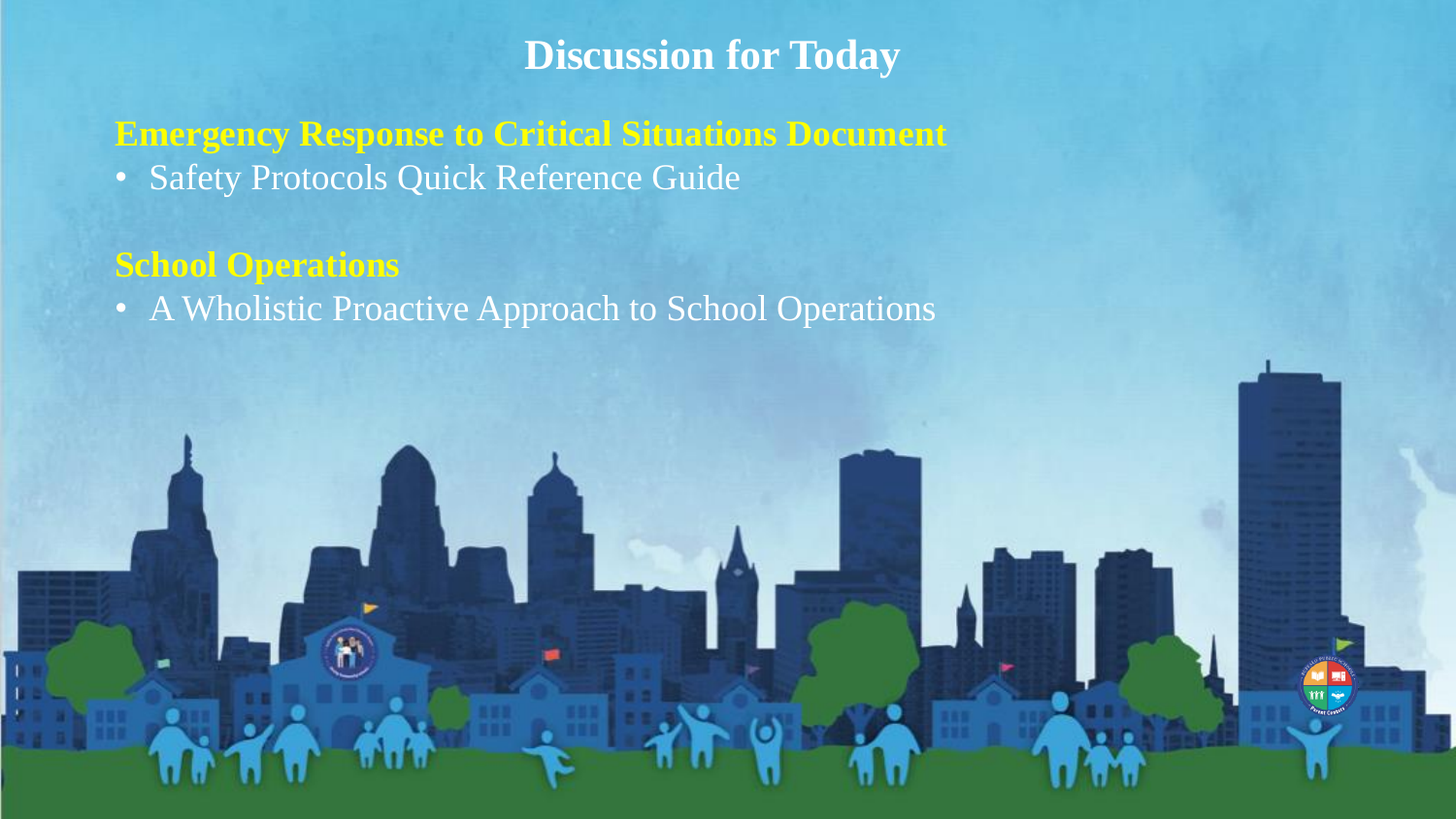**Emergency Response to Critical Situations**

• **Emergency Response to Critical Situations Document**  Review

• **Review**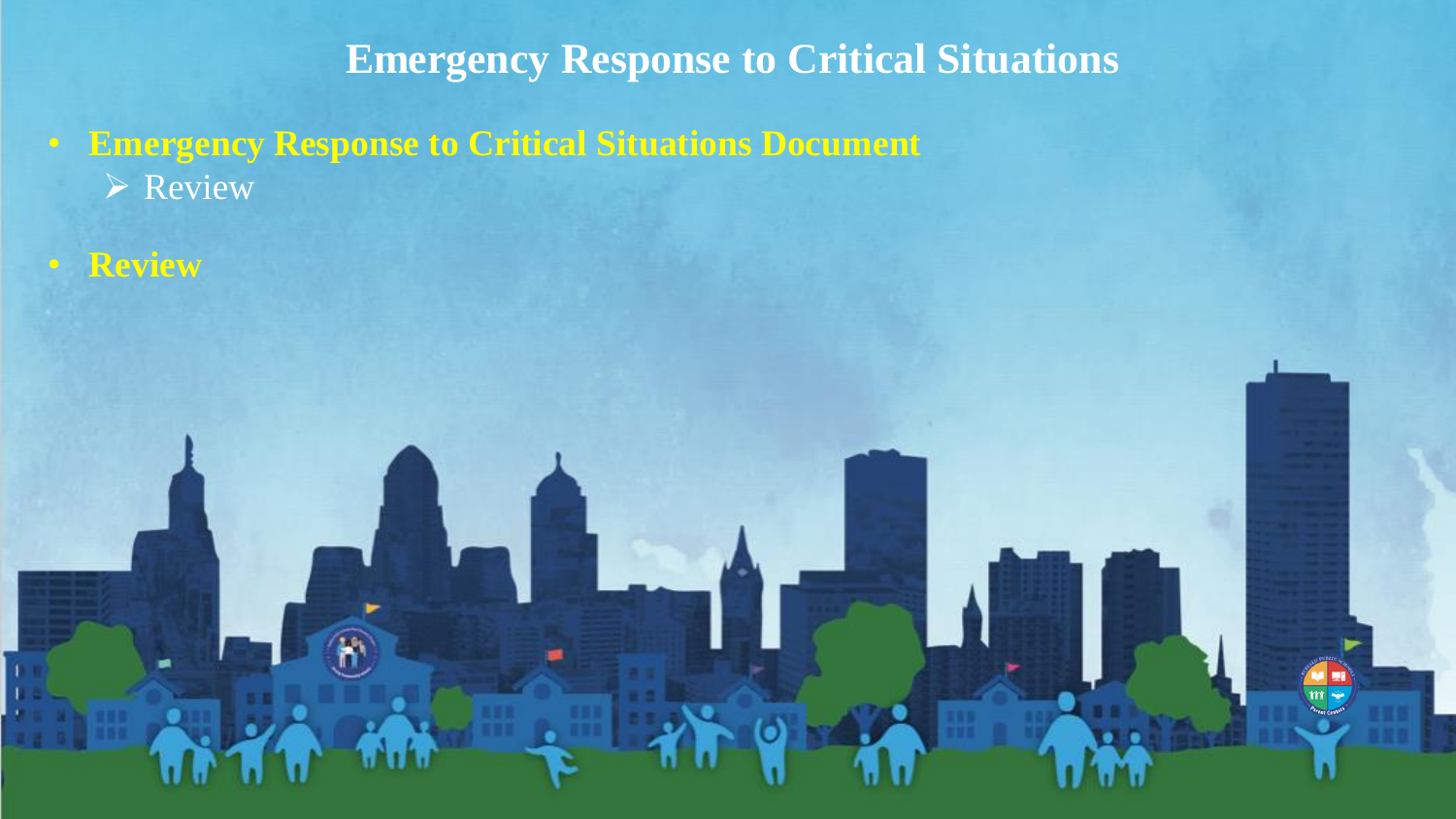## **School Operations**

# **A Wholistic and Proactive Approach to School Operations**

#### • **Recursive communication loop with principals**

- ▶ Principal Advisory Committee
- $\triangleright$  Problem Solving and coordination among Cabinet Members

#### • **Coordinated Reponses to Critical Situations**

- $\triangleright$  Text Communication Threads
- $\triangleright$  BPD, SROs, NFTA, and District Attorney's Office
- $\triangleright$  Weekly meetings and information sharing
- $\triangleright$  Proactive patrol for highly active schools
- Security and School administration presence at bus and train stops  $\triangleright$  Staggered dismissals for downtown schools to eradicate discipline issues at Fountain  $^{\prime\prime\prime}$ 
	- Plaza 1
- $\triangleright$  Onsite crisis management by BPD to bring order and safety

• **Parent Advisory Committee**